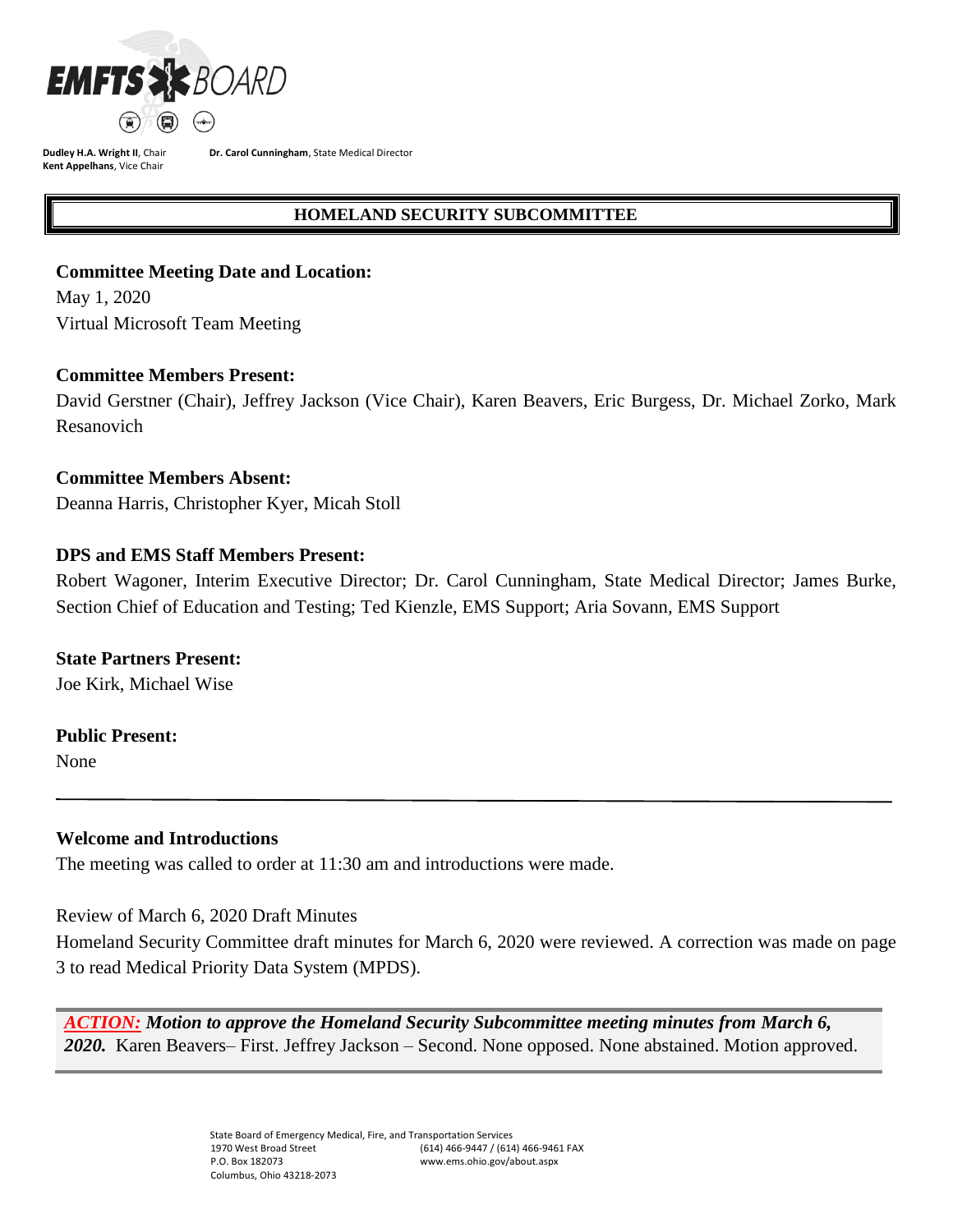

**Dr. Carol Cunningham**, State Medical Director

## **Homeland Security issues and concerns**

The standing agendas were discussed:

- Special pathogens preparedness/pandemic preparedness & COVID-19 response issues
- COVID-19 Sit Rep
- Dispatch issues
- EMS operational issues, including protocols
- Law enforcement (LE) operational issues
- Personnel, budget, and personnel retention issues
- Opportunities for preparedness

Chair Gerstner sent emails with attachments to the committee to review. The attachments included reading material from the Mumbai Committee which is a committee maintained by Dayton Metropolitan Medical Response System (MMRS). Another item was an article from March where a man who planned an attack on a hospital was arrested by the FBI.

Everyone's primary issue for the last 2 months is COVID-19; however, there has been a lot going on as far as terrorism and criminal activities.

There has been a lot of fraudulent activity related to COVID-19. States purchasing personal protective equipment (PPE) are either not receiving their orders or are receiving unusable PPE that does not meet the criteria for which it was purchased. There have been criminal scam attempts to impersonate large companies such as Amazon and FedEx. There has been a huge amount of hacking at the national, state, and local levels. There are also a lot of ransomware attacks.

Years ago, terrorist organizations, including ISIS and Al Qaeda, used a technique called gamification where they used the gaming culture as an opportunity to recruit terrorists and spread violent genocide ideology. White supremacists are now doing this. Terrorist organizations have released videos to encourage people to take advantage of the current crisis to commit attacks while the West's attention is focused on COVID-19.

Up-to-date statistics from the Ohio Department of Health on their coronavirus page was read to the committee.

The biggest ongoing issue statewide is obtaining appropriate PPE (gowns, masks, gloves, eye protection, eye shields, etc.). The majority of hot spots right now are all congregate settings such as the prison system and long-term nursing care facilities. The Ohio Department of Rehabilitation and Correction (ODRC) staff and incarnated population have tested positive in 24 facilities in Ohio. A large number of these people are asymptomatic. Currently, one fourth of all of the positive COVID-19 cases are in the state prison system. Measurements are being taken to slow down intake and try to alleviate the situation. Inmates who served their time are being tested before they exit. If they test positive for COVID-19, they are either quarantined in the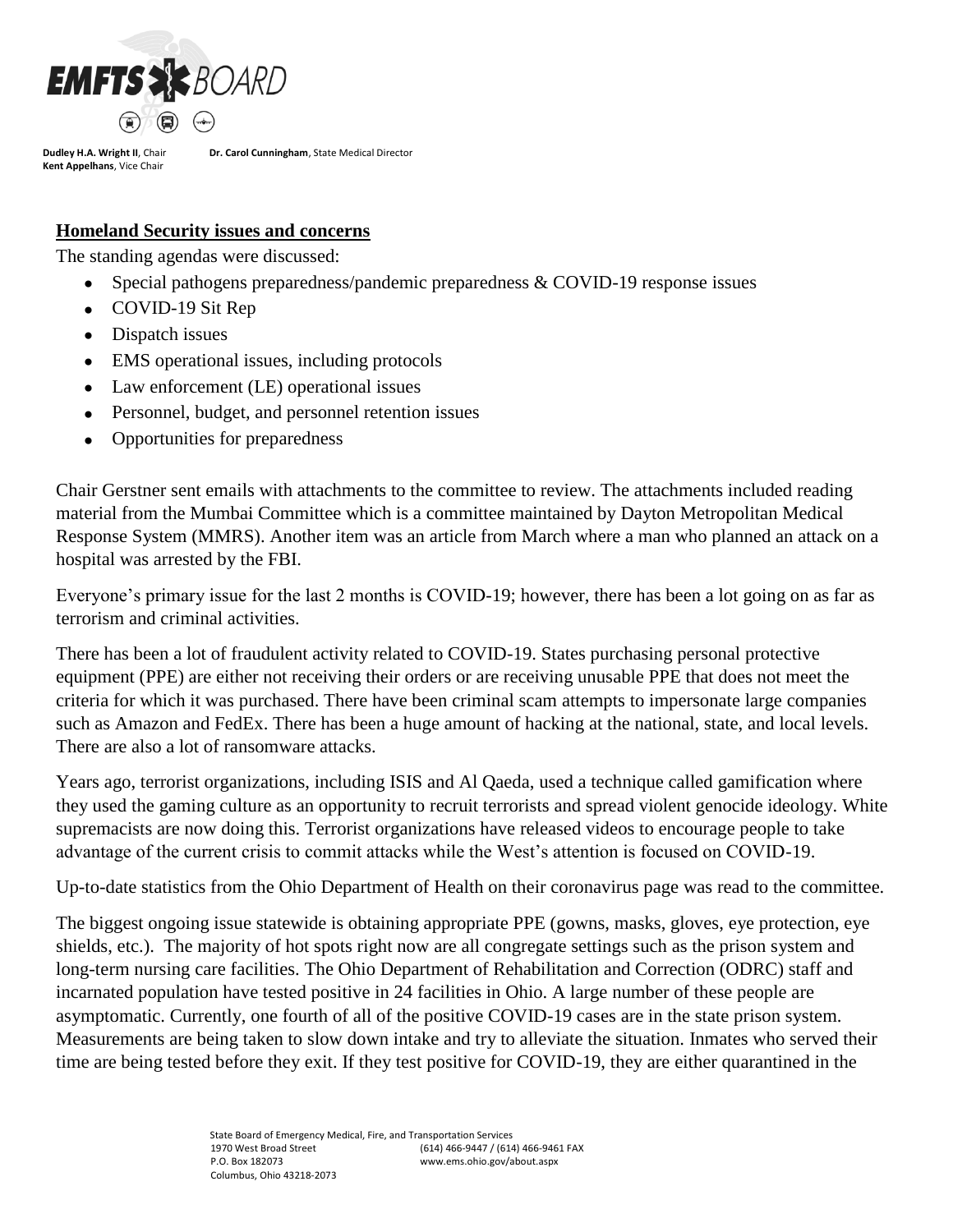

**Dr. Carol Cunningham**, State Medical Director

prison for 14 days or isolated in the medical facility before they're released. This has created the capacity to develop with creative ways to create distancing between prisoners.

The agriculture industry is also being impacted. Food processing plants have shown large incidents of COVID-19 cases and have caused the shutdown of some major processing plants. Fortunately, the early actions of Governor Mike DeWine and Ohio Department of Health Director Amy Acton have had a major impact in Ohio, and the affects to flatten the curve have been successful. The utilization of mass hospital surge facilities in Columbus and other areas such as Dayton and Cleveland have not been needed..

In the last couple of weeks, public safety personnel testing has become more available. However, the problem with nasal swabs is that a provider collects the sample incorrectly or from the wrong location, the results will not be accurate. Blood testing would be more helpful because of sample acquisition. If there is a false reading, the error will be due to the technology and not with the provider who is collecting the sample.

Many agencies have adopted the American Heart Association's guidance for cardiac resuscitation. The interim guidance link can be found in the EMS section of COVID public safety website.

Dr. Cunningham wrote a guidance to Ohio EMS regarding non-transport considerations. The creation and implementation of non-transport protocols is a local decision. Subcommittee members were advised to subscribe to the Ohio Division of EMS listserve to receive the latest news. Interested persons can subscribe via [www.ems.ohio.gov](http://www.ems.ohio.gov/) and clicking on the "Stay Connected" popup on the webpage.

The use of face masks is recommended, but not mandatory, in Ohio. There is concern for a resurgence of the spread of disease as the state gradually reopens which is why openings are being permitted in staggering stages. Indicators will be carefully watched. If the numbers increase, then changes will have to be made.

On May 4, 2020, Dr. Jon Krohmer, the Director of the Office of EMS at NHTSA, and Dr. Richard Hunt, the Senior Medical Advisor at the U.S. Department of Health and Human Services, will host a clinical care operations webinar. Dr. Cunningham will be a guest speaker discussing her article "The Human Side of Us." This article can be found at [https://www.jems.com/2020/04/12/the-human-side-of-us/.](https://www.jems.com/2020/04/12/the-human-side-of-us/)

#### **New Business**

No new business was discussed.

#### **Old Business**

## **Review of the Rescue Task Force/Active Shooter Training Program**

Due to the current pandemic, it is uncertain if the Best Practice Conference will be held this year.

#### **Recap of Action Items**

The Subcommittee will brainstorm ideas of a best practice models to bring to the next meeting.

State Board of Emergency Medical, Fire, and Transportation Services 1970 West Broad Street P.O. Box 182073 Columbus, Ohio 43218-2073 (614) 466-9447 / (614) 466-9461 FAX www.ems.ohio.gov/about.aspx